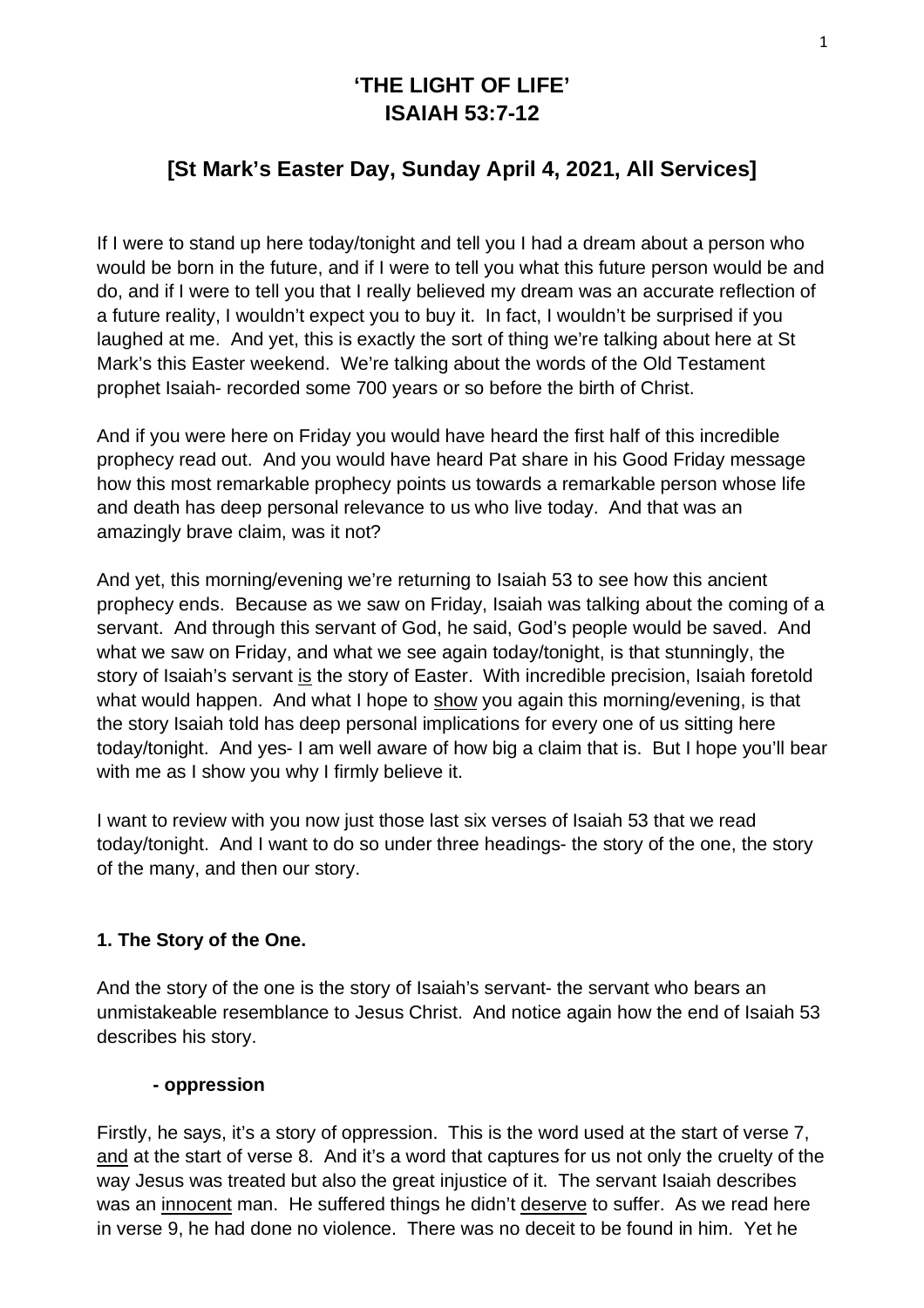was despised and rejected. He was led like a lamb to the slaughter. And no-one raised a voice in protest.

It's not hard to see how this servant is a picture of Jesus, is it? As we know, Jesus submitted to unjust and cruel oppression with incredible dignity and humility. He didn't protest either! He kept his mouth closed. He accepted his fate.

And that was a surprising development wasn't it? Up till that point Jesus had been in the centre of the action- teaching people, healing people, confronting hypocrites, attracting a crowd. In the gospel story up till this point he was the lead actor. But when the moment arrives for the oppressors to take centre stage, Jesus becomes a much more passive figure. Almost as if he knew to expect it? Almost as if he wanted it to happen?

#### **- death**

And as he quietly submitted himself to this oppression, the fate he was accepting became clear. His opponents would get what they came for. The slaughter of the lamb. He would be taken away. And killed. Cut off from the land of the living as verse 8 says here. And verse 9 only underlines it- dead and buried. And at this point, the story Isaiah tells about the servant is the story of that first Good Friday. It's a story about a death.

#### **- life**

But then, the story takes a very surprising turn. And somehow it becomes a story about life. Verses 10 and 11 contain a most unexpected plot twist.

## [Read 53:10-11]

Though he is crushed in death, though he was offered as a sacrifice for sin on the altar with his blood poured out, somehow, somehow he would live after that to see his offspring<sup>1</sup>. He would be a man whose days were prolonged. He would, after his suffering, see the light of life. Really? After his suffering? But we just learnt that his suffering would end in death! How is this possible? People don't normally see the light of life after they die. But Isaiah said this servant would. And we know, do we not, that Jesus did. Because after Friday came Sunday. After oppression and injustice came vindication. After burial came an empty tomb. After death came resurrection!

I can still remember May 26, 1999 very vividly. I woke up that day very early. I think around 5:30am. And I got up to watch a soccer match with some friends. It was the Champion's League Final- arguably the most prestigious football trophy going, after the World Cup. And Manchester United, my team, were in the final. They were playing a German team called Bayern Munich. Bayern Munich scored early and led 1-0 through most of the game. And as the minutes ticked away it seemed more and more certain that Manchester United would lose. They were peppering the Bayern goal but the Germans' defence held firm. And then injury time was signalled and we knew there were only 3 minutes of play remaining. And 30 seconds into injury time, Manchester United finally scored. I was elated. It looked like we had somehow managed to force

 $<sup>1</sup>$  A spiritual rather than a physical reality, in Jesus' case.</sup>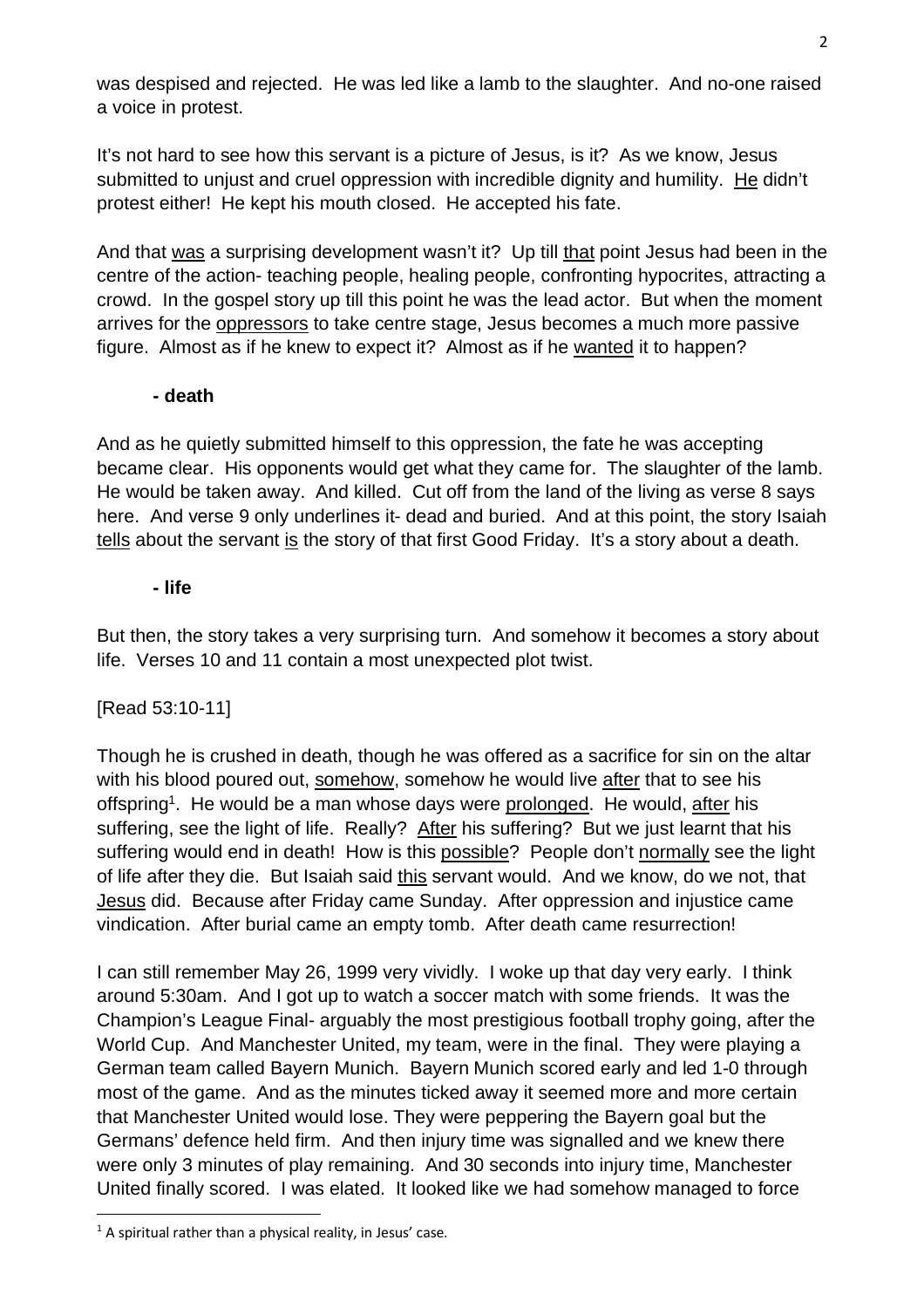extra time. All of a sudden it seemed we had a chance again to win. But then the unthinkable happened. Just two minutes later Manchester United scored again. And then the game was over. No extra time. Manchester United had won. And I've never enjoyed a game of soccer more. It remains the most incredible ending to a match I've ever seen. And many called it a miracle comeback.

But of course it wasn't a miracle. As I often explain to the kids in my Scripture classes, a miracle is something only God can do. The Champion's League comeback of 1999 was definitely great, but it is dwarfed entirely by Jesus' comeback. That was something only God could do! And it sets Jesus apart as utterly unique. God raised Jesus from death, never to die again. God raised Jesus to a position of eternal greatness.

## **- greatness**

And that's the fourth part of his story here. Verse 12.

[Read 53:12]

I hope you noticed there that his resurrection to life makes his enduring greatness possible. But his resurrection is not the reason for his greatness. I'm making a very nuanced point here but I don't want you to miss it. The reason Jesus is great is because he poured out his life unto death, because he was numbered with transgressors, and because he intercedes for them. But nevertheless, without the resurrection, there would be no greatness.

Right back at the start of the section we read on Friday we heard that the servant of God would be raised, and lifted up, and highly exalted. We heard that kings would shut their mouths because of him- that is they would recognise they were in the presence of a much greater king! Isaiah painted a picture of majestic ruler all would respect. But then we heard about his suffering and pain, his rejection and oppression, his descent into ignominious death. So how would those lofty assessments from the end of Isaiah 52 ever be realised? How can someone who descends into ignominious death be lifted up and highly exalted? How could they become the king of kings? Only through resurrection. Only by virtue of the fact that after he suffered, he would see the light of life, and be satisfied.

## **2. The Story of the Many.**

That's the story of the one- the servant Isaiah spoke of, the one we know as Jesus the crucified and risen king. But of course, what Isaiah makes clear, and what we saw on Friday as well, is that the story of the one is also the story of the many.

And the line in today's reading that gives this away is that line at the start of verse 10. 'Yet it was the LORD's will to crush him and cause him to suffer'. What an astounding thing for Isaiah to say. What a staggering thought! That all the cruelty and injustice of Christ's oppression and death was exactly what God purposed. And if that's true then he'd want to have an incredibly good reason?! Indeed he did. He had a reason rooted in deep and uncompromising love. Love not just for the one, but for the many- for the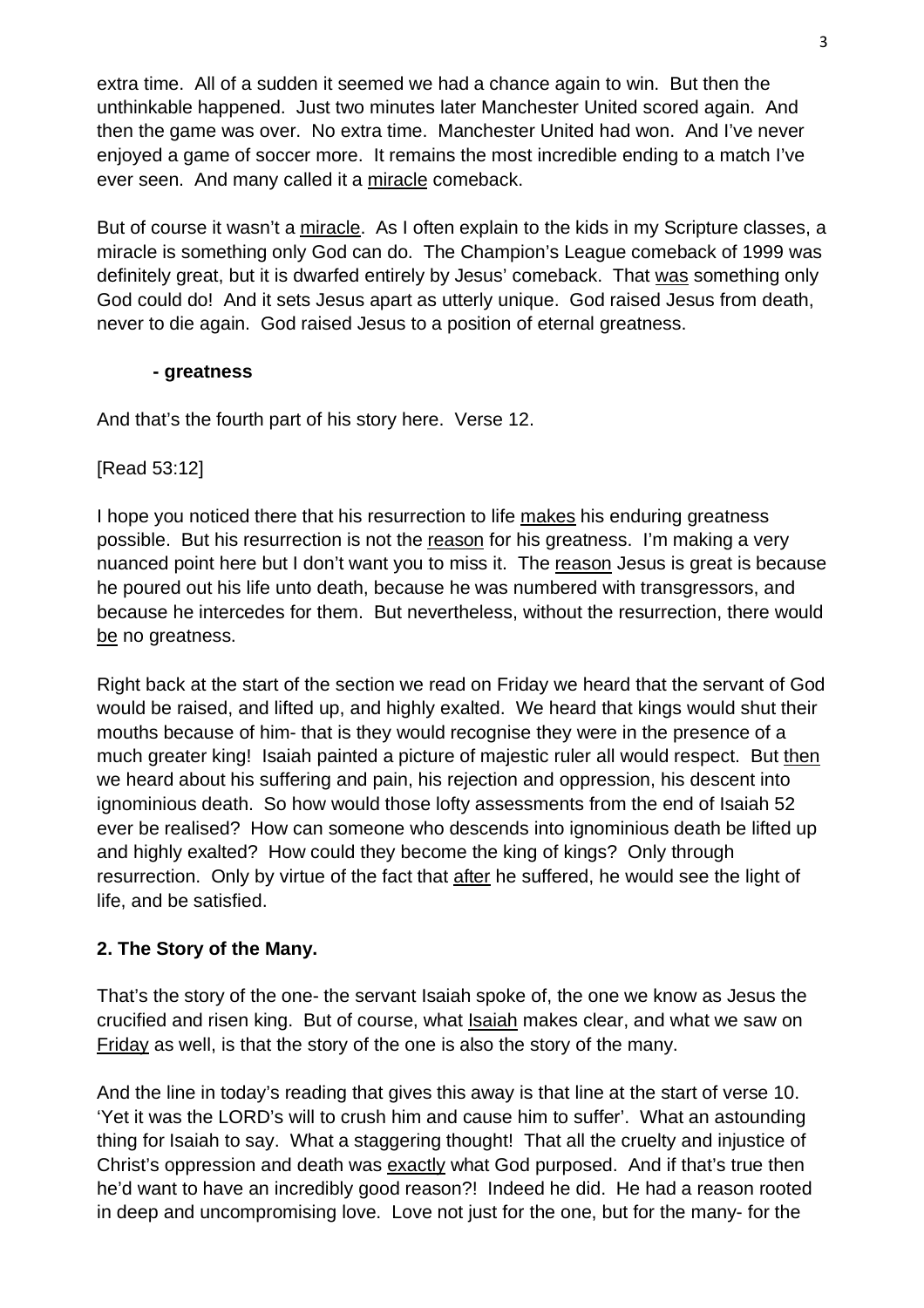many who turned their backs on his beloved son<sup>2</sup>. For the many in need of forgiveness and healing and hope.

And Isaiah tells us that this is what the servant will do- he will bring through the one, exactly what the many needed. And there are two expressions along these lines here.

## **- he will justify them**

Firstly, in verse 11. Isaiah says he will 'justify many'. To justify is to make right. It is to declare someone innocent. It is to give people who by nature ought to hang their heads in shame before God a real confidence when they stand before him<sup>3</sup>. So, if the servant of whom Isaiah speaks lives to justify many, then we learn that justice can be won even through injustice, and that power can emerge even out of powerlessness<sup>4</sup>. And is that not the Easter story? Jesus' encounter with bitter injustice is the way of God to justly deliver sinners into his kingdom. And it is by him willingly making himself powerless, by him willingly submitting to death, that he is raised with the power to bring people into God's throneroom. He will justify many.

## **- he will bear their sin**

But the second expression here that speaks to the story of the many is in verse 12. There it says he 'bore the sin of many'. And this picks up on language that runs right through the whole chapter. To bear is to carry. It's to be weighed down by that which might otherwise weigh another down. And this is what Jesus did for us. He bore our suffering<sup>5</sup>. The iniquity of the many was laid on him<sup>6</sup>. He carried our sins. And that is why for all who turn to him there is now no guilt in life. And there is now no fear in death.

Hundreds of years after Isaiah's prophecy, when the Apostle Peter wrote about what Jesus accomplished for the many, he drew on this language. This is what he said in 1 Peter 2: 'He himself bore our sins" in his body on the cross, so that we might die to sins and live for righteousness; "by his wounds you have been healed." For "you were like sheep going astray," but now you have returned to the Shepherd and Overseer of your souls.'

## **3. Our Story.**

Do you see what Peter did there? He took the ancient words of Isaiah, and he thought about how Jesus brought them to fruition that first Easter, and then he told his readers that the story of Jesus was deeply and personally relevant to them. This was claim- that the story of the one and the many was their story. And he says the same to us this morning/evening. He himself bore 'our' sins. By his wounds 'you' have been healed. 'We' were like sheep going astray. But now we have returned to the Shepherd and Overseer of our souls. Who's that? The Shepherd and Overseers of our souls? Jesus

 $2$  See 52:14.

<sup>&</sup>lt;sup>3</sup> I presume that 'by his knowledge' here refers to his intimate knowledge of suffering.

<sup>4</sup> I owe this language to Kirk Patston- *Isaiah: Surprising Salvation*, p.277). 5

 $553:4$